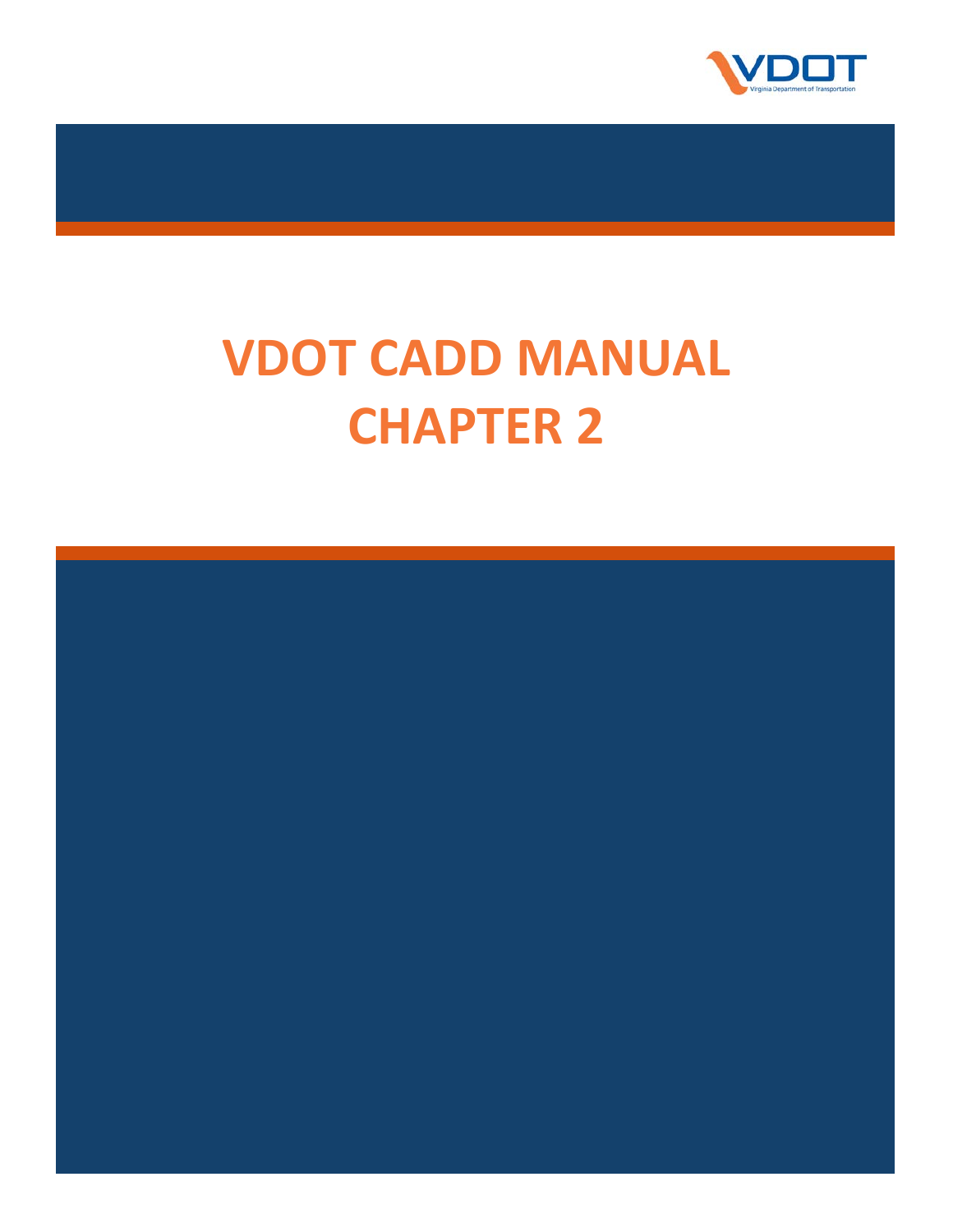

# **CONTENTS**

| 2 |       |  |                                                                    |  |
|---|-------|--|--------------------------------------------------------------------|--|
|   | 2.1   |  |                                                                    |  |
|   | 2.1.1 |  |                                                                    |  |
|   | 2.1.2 |  |                                                                    |  |
|   | 2.1.3 |  |                                                                    |  |
|   | 2.1.4 |  |                                                                    |  |
|   | 2.1.5 |  |                                                                    |  |
|   | 2.2   |  |                                                                    |  |
|   | 2.2.1 |  |                                                                    |  |
|   | 2.2.2 |  |                                                                    |  |
|   | 2.2.3 |  |                                                                    |  |
|   | 2.3   |  |                                                                    |  |
|   | 2.3.1 |  |                                                                    |  |
|   | 2.3.2 |  | Old Project Folder Structure (Previously Created Projects)  2-8    |  |
|   | 2.3.3 |  |                                                                    |  |
|   | 2.4   |  |                                                                    |  |
|   | 2.4.1 |  |                                                                    |  |
|   | 2.4.2 |  | VDOT Project Number and Bridge Plan Number Naming Conventions 2-15 |  |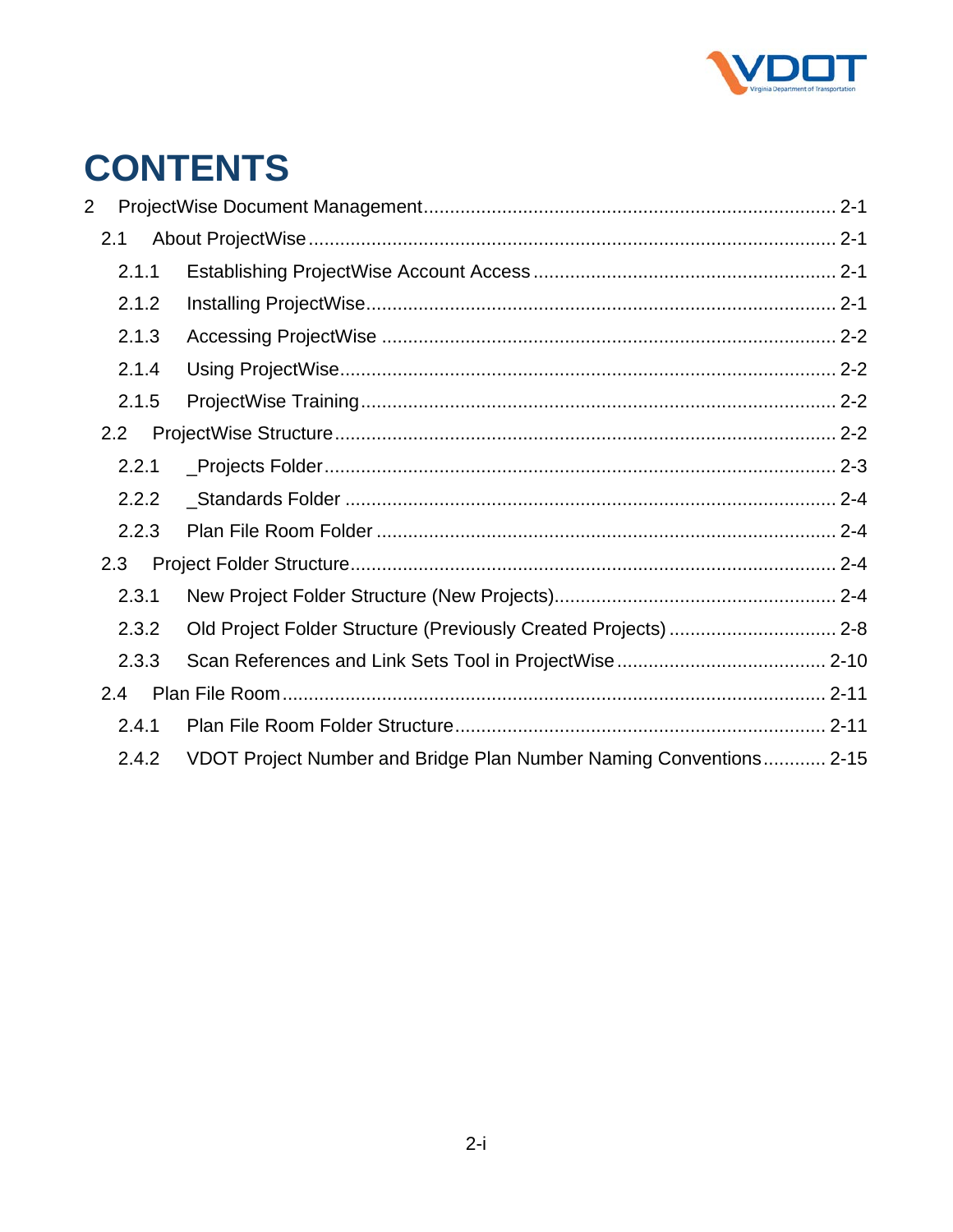# **TABLES**

|--|--|

# **FIGURES**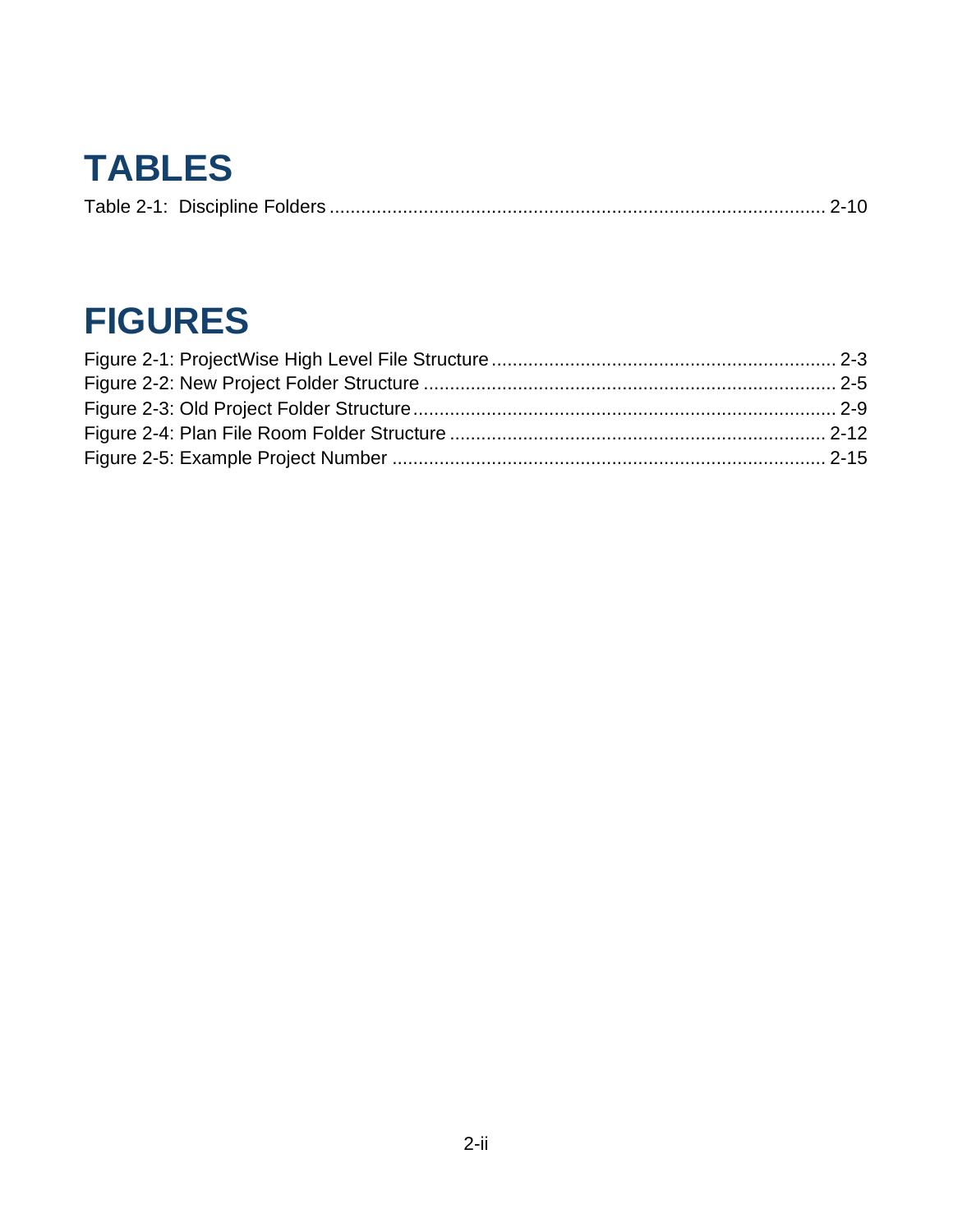# <span id="page-3-0"></span>**2 PROJECTWISE DOCUMENT MANAGEMENT**

# <span id="page-3-1"></span>**2.1 ABOUT PROJECTWISE**

ProjectWise is a software application that manages and facilitates project collaboration between VDOT and consultant project team members. The ProjectWise Explorer application is provided free of charge for consultants working on VDOT projects.

#### *All project related files shall be stored in ProjectWise under the folder for the project's individual UPC number. Project folders for individual UPC numbers are found within ProjectWise under \Documents\\_Projects\ in the project's VDOT District sub-folder. [\(See IIM-LD-118\)](http://www.virginiadot.org/business/resources/LocDes/IIM/IIM118.pdf)*

VDOT has a ProjectWise webpage where links are provided for account setup processes, frequently asked questions, download and installation instructions, and job aids.

Link to [VDOT's ProjectWise](http://www.virginiadot.org/business/locdes/projectwise.asp) webpage

## <span id="page-3-2"></span>2.1.1 ESTABLISHING PROJECTWISE ACCOUNT ACCESS

VDOT employees must follow the instructions provided to request access to ProjectWise using VDOT's System Access Request Application (SARA).

• Link to ProjectWise – [How to request access via SARA](http://www.virginiadot.org/business/resources/LocDes/IPM_ProjectDocuments/ProjectWise_How_to_request_access_via_SARA.pdf) (For VDOT employees only)

External users must first establish a VDOT ProjectWise Account to access VDOT's ProjectWise database. Login information will be provided once the appropriate forms have been completed (LD899 and ITD36E) and processed by VDOT. Detailed instructions are provided on VDOT's ProjectWise webpage.

• Link to [Establishing ProjectWise Access for External Customers](http://www.virginiadot.org/business/locdes/establishing_projectwise_login_access.asp) webpage

### <span id="page-3-3"></span>2.1.2 INSTALLING PROJECTWISE

VDOT employees should send an email requesting the installation of ProjectWise Explorer to the CADD Support Section at [CADDSupport@vdot.virginia.gov](mailto:CADDSupport@vdot.virginia.gov?subject=Request%20for%20Installation%20of%20ProjectWise%20Explorer) after receiving notice that their SARA request has been processed. This email request should include the computer asset tag number, a good contact number, and the employee's District. VDOT employees may also access ProjectWise using an internet browser to access the ProjectWise Web Server.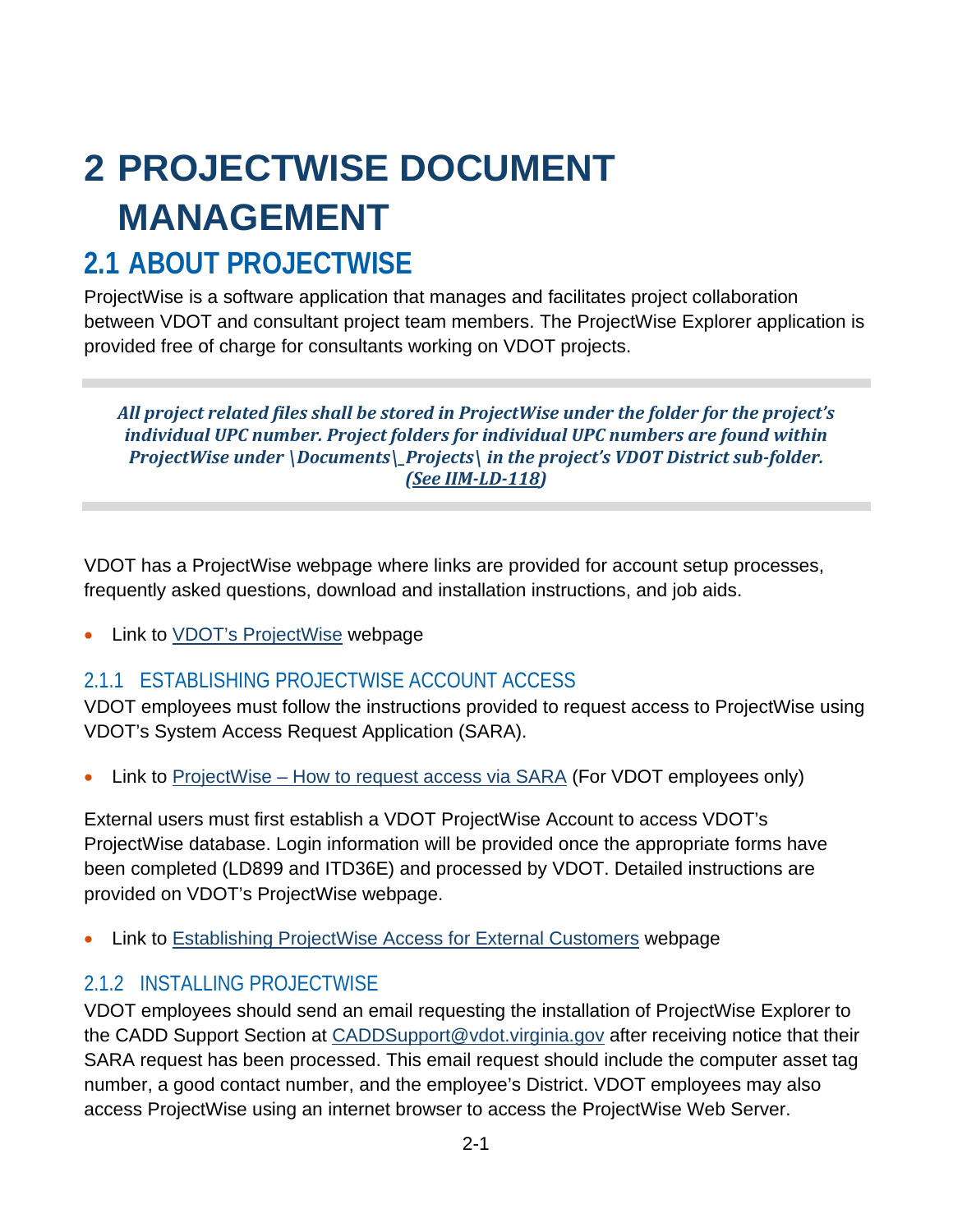For external users, VDOT has developed detailed instructions for installing, configuring, and accessing ProjectWise via the ProjectWise Explorer desktop application and the ProjectWise Web Server. The instructions are provided to external users with and without ProjectWise Explorer installed on their machines.

• Link to [ProjectWise Software Download and Instructions](http://www.virginiadot.org/business/locdes/vdot_projectwise_downloads.asp) webpage (for external users)

# <span id="page-4-0"></span>2.1.3 ACCESSING PROJECTWISE

ProjectWise is accessible by using the ProjectWise Explorer desktop application or by accessing the ProjectWise Web Server via an internet browser. For external users, the instructions referenced above include the required configurations for the ProjectWise Datasource to automatically be displayed in ProjectWise Explorer. Additionally, the provided instructions include the required configurations in order to use an internet browser to access the ProjectWise Web Server.

• Link to [VDOT's ProjectWise Web Server](https://projectwise.vdot.virginia.gov/) (ProjectWise Account access required)

# <span id="page-4-1"></span>2.1.4 USING PROJECTWISE

VDOT has developed Job Aids which provide instructions for completing specific tasks which will likely need to be completed within ProjectWise during the project lifecycle. Links are provided to VDOT's Job Aids at the bottom of VDOT's ProjectWise webpage.

Link to **VDOT's ProjectWise** webpage

## <span id="page-4-2"></span>2.1.5 PROJECTWISE TRAINING

After gaining access to VDOT's ProjectWise, users may access additional training including videos and PDF documents. These training resources are separated by category based on the user's role with VDOT.

• Link to [VDOT's ProjectWise Training Videos](https://www.virginiadot.org/business/locdes/projectwise_videos.asp)

# <span id="page-4-3"></span>**2.2 PROJECTWISE STRUCTURE**

With the implementation of ProjectWise, VDOT has consolidated data from multiple environments and locations into one central database. This includes project data, standards data, Central Office data, and data from VDOT's Plan File Room which has been distributed into the folder structure shown in Figure 2-1.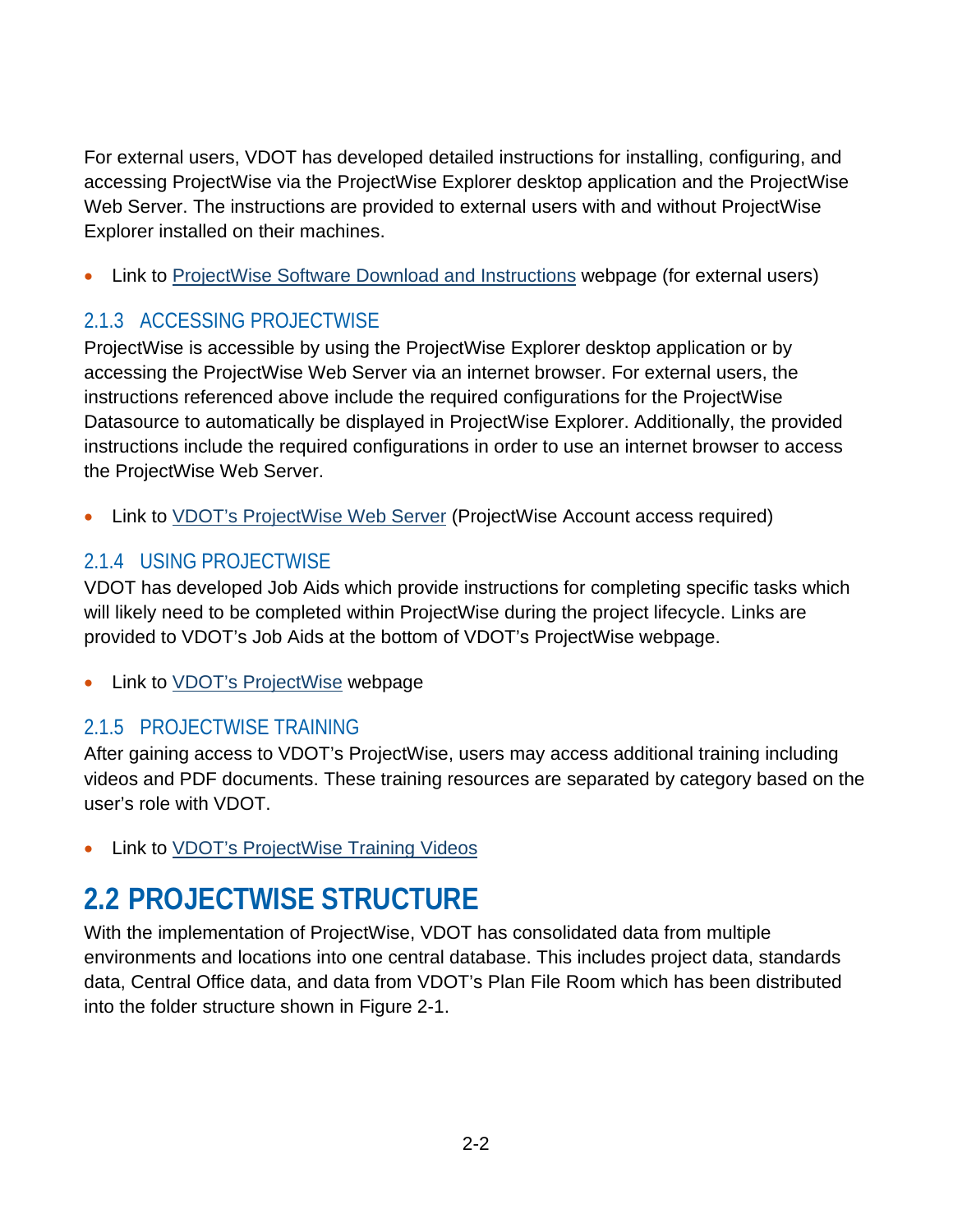

<span id="page-5-1"></span>**Figure 2-1: ProjectWise High Level File Structure**

#### <span id="page-5-0"></span>2.2.1 \_PROJECTS FOLDER

This folder contains a series of sub-folders representing the nine VDOT Districts as well as a Statewide section. Within each District folder are individual folders for each project with folder names based on the VDOT UPC assigned to the project. The individual project folders are created by the CADD Support Section at the request of the VDOT Project Manager or VDOT Designer. The project's UPC Folder contains all the project related files.

An example ProjectWise Project folder path for a project in the Bristol District with UPC# 123456 is shown below.

• pw:\\WAP04113.cov.virginia.gov:PW\Documents\\_Projects\Bristol\123456\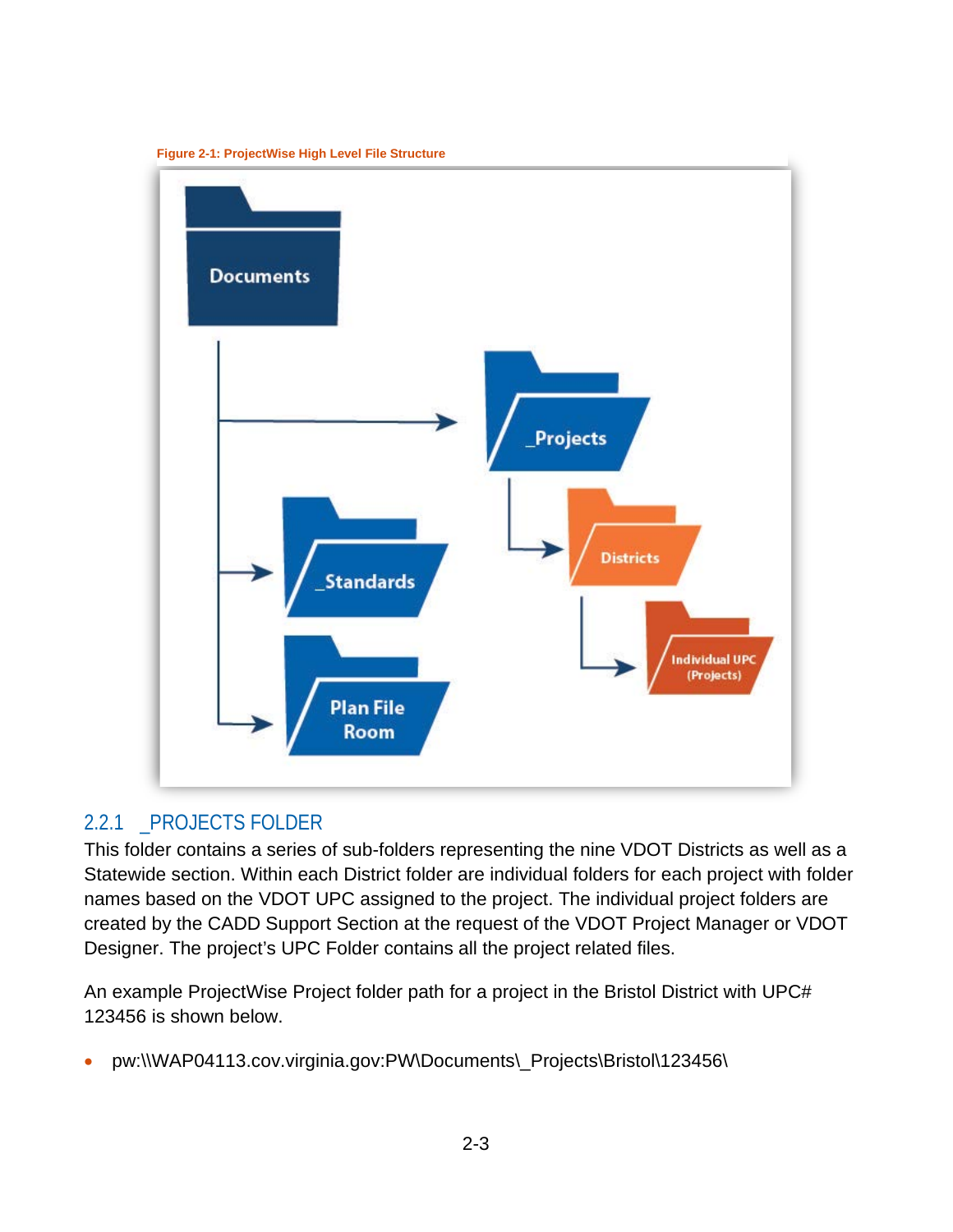The folder structure for the individual projects (UPC#) located under the \_Projects folder is described in more detail in Section [2.3](#page-6-2) below.

# <span id="page-6-0"></span>2.2.2 \_STANDARDS FOLDER

This folder contains a series of sub-folders which contain ProjectWise documentation, ProjectWise installation files, CADD installations and configuration files, and VDOT's ProjectWise based CADD workspace.

# <span id="page-6-1"></span>2.2.3 PLAN FILE ROOM FOLDER

This folder contains the archived submissions of Right of Way and Construction Plans for VDOT projects. This folder structure and file naming convention is described in more detail in Section [2.4.](#page-13-0)

# <span id="page-6-2"></span>**2.3 PROJECT FOLDER STRUCTURE**

VDOT's ProjectWise structure includes a folder for each project by UPC and sub-folders for each discipline. All files must be placed in the appropriate folder or sub-folder to ensure that they can be located by all divisions needing to reference them. Consistency in file organization is key to effective coordination. As part of the consolidation of VDOT project data into ProjectWise, VDOT has moved the following data that previously resided in separate locations into the individual project folders:

- Current Drawings Folder
- Archives Folder
- Project Documents (includes Project Management Documents, former iPM)
- Project Design (CADD Files)

Because of legacy projects, two folder structures are currently in use, the old and the new. A description of the new project folder structure and old structure are provided below.

## <span id="page-6-3"></span>2.3.1 NEW PROJECT FOLDER STRUCTURE (NEW PROJECTS)

VDOT developed a new detailed folder structure in ProjectWise that simplifies the storage of project data based on type. In October 2018, VDOT began using this new project folder structure on new projects created in ProjectWise. This new project folder structure became necessary as projects have become more complex, involve more disciplines, and generate more data. The new structure provides a single repository for all project data and makes the data accessible to everyone with the appropriate access rights.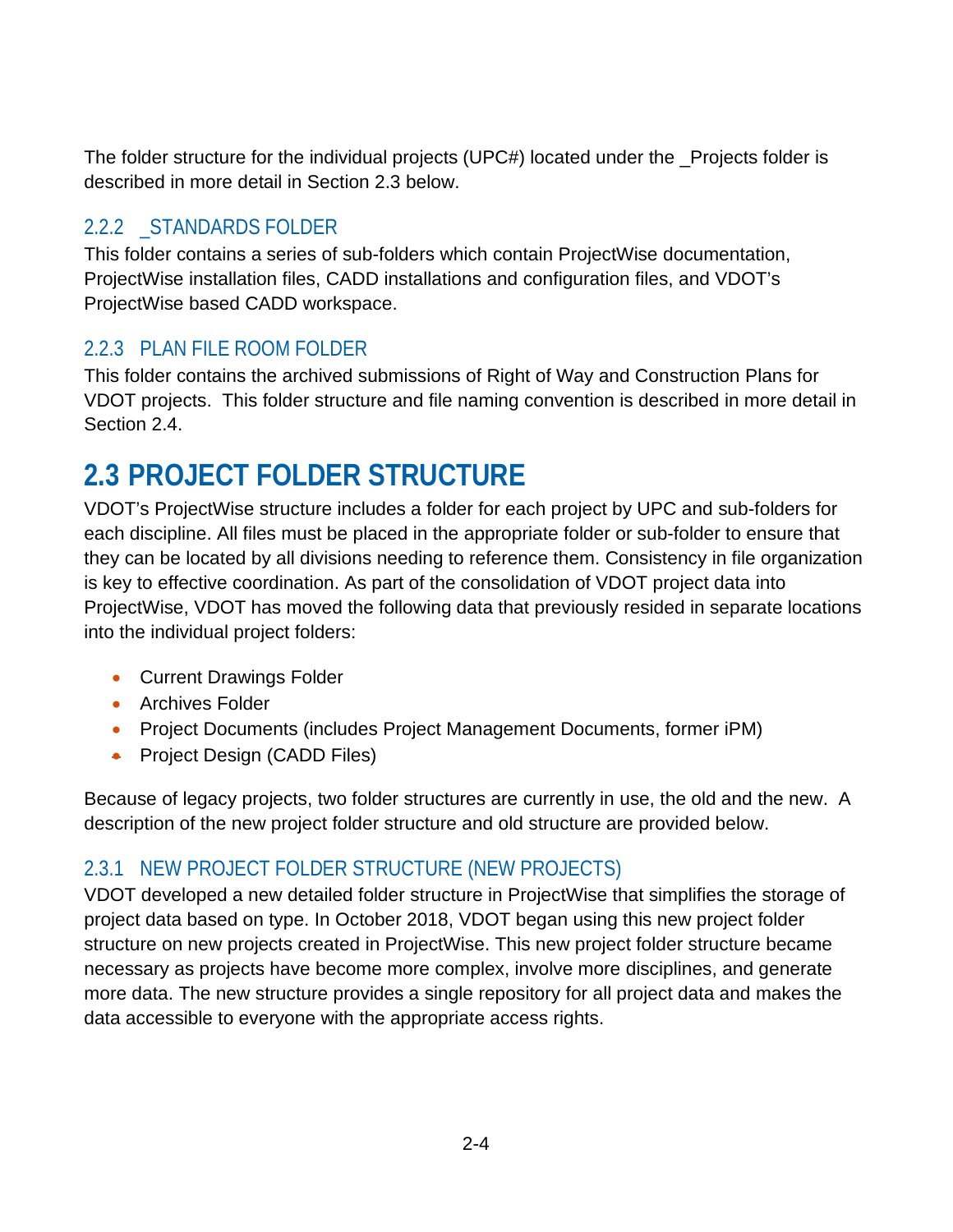<span id="page-7-0"></span>



#### <span id="page-7-1"></span>2.3.1.1 ARCHIVE

The Archive folder is the location where DGN and GEOPAK/OpenRoads files along with other project files are archived upon the completion of specific Project Development stages. The archive folder has sub-folders for each stage at which files must be archived. These files provide a snapshot of the files at the point in time that the project was submitted for the particular milestone submission.

For Design-Bid-Build projects, all DGN and associated files must be archived in the matching archive sub-folder at each project milestone noted below in order to maintain a digital trail of the project files throughout the project lifecycle. These archived files may also prove to be very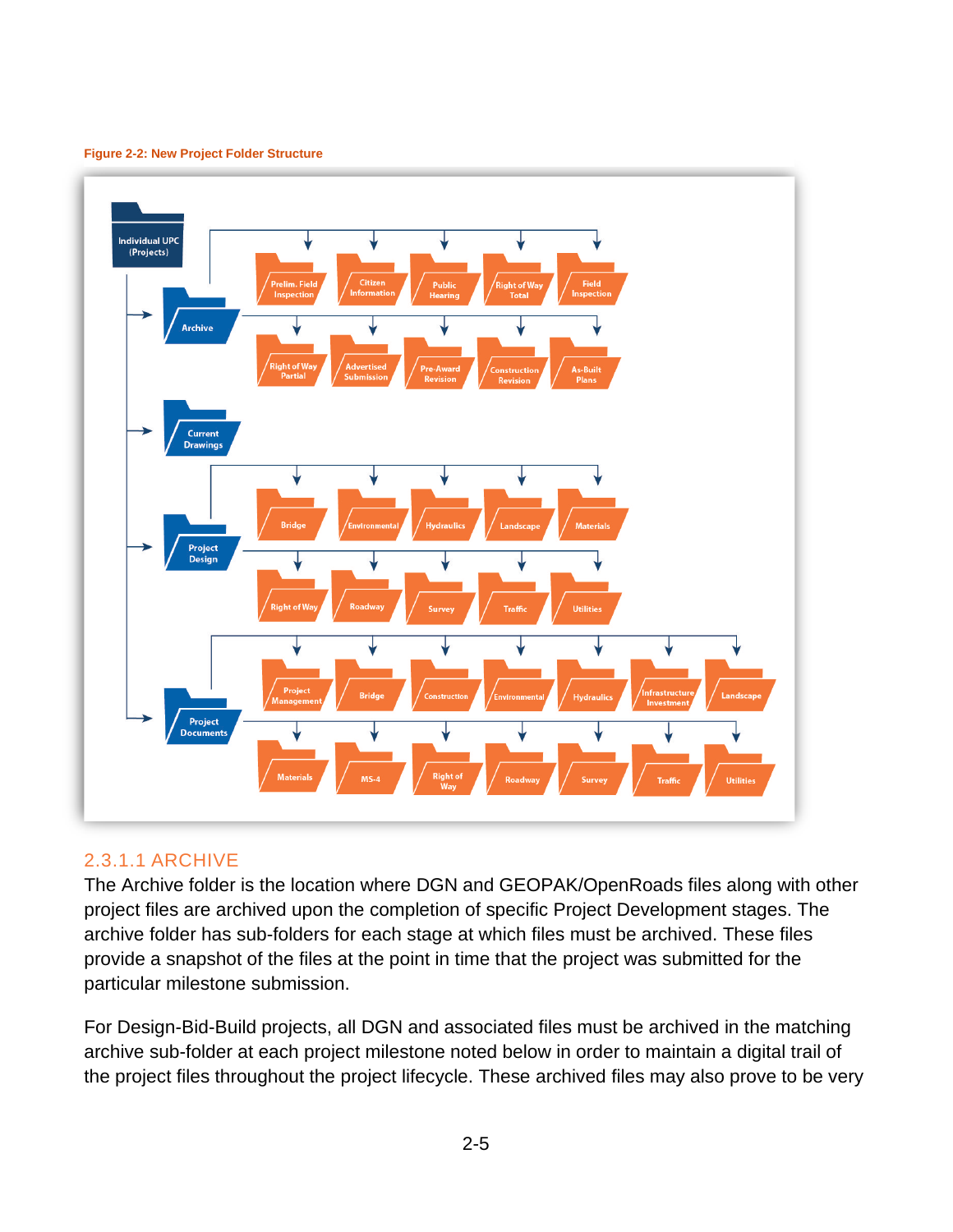useful if a previously submitted design layout or alternative needs to be revisited during the project.

- Preliminary Field Inspection
- Citizen Information
- Public Hearing
- Right of Way Total
- Field Inspection
- Right of Way Partial
- Advertised Submission**\***
- Pre-Award Revision
- Construction Revision
- As-Built Plans

*\*It is imperative that all DGN and associated files are archived at the Advertisement Submission milestone in the Advertised Submission folder. These archived files are the files that are made available on the Construction Advertisement Bulletin Board (CABB) for contractors to access when bidding on the project. If these files are not properly archived, the project's Advertisement Date could be delayed putting the project funding in jeopardy.*

<span id="page-8-0"></span>For Design-Build projects, all PDF, DGN (and associated files), and other submittal documents must be archived in the matching archive sub-folder for the project milestones shown below.

- RFQ
- RFP
- ROW Submittals
- CN Submittals
- As-Built Plans

Additional details regarding specific archiving requirements for Design-Bid-Build and Design-Build projects are discussed further in Chapter 5 of this manual.

#### 2.3.1.2 CURRENT DRAWINGS

The Current Drawings folder is the location where the current PDF files of plans are generated and maintained during the design and the review phases of a project. Only one set of the most current individual PDF files of the plans are stored in this folder at any given time. The PDF files in this folder are updated as the design progresses and will overwrite the previous PDF files. The PDF files of the plans in this folder should follow the same standard naming convention described in Section [2.4](#page-13-0) for PDF files to be placed in Plan File Room. Plan sheet PDF files with correct standard file names are automatically created and/or updated in Current Drawings when using the Create Renditions printing process described in Chapter 4. PDF files can also be manually added, deleted, or replaced by anyone with write access to the files in the Current Drawings folder. Only PDF files should be stored in Current Drawings.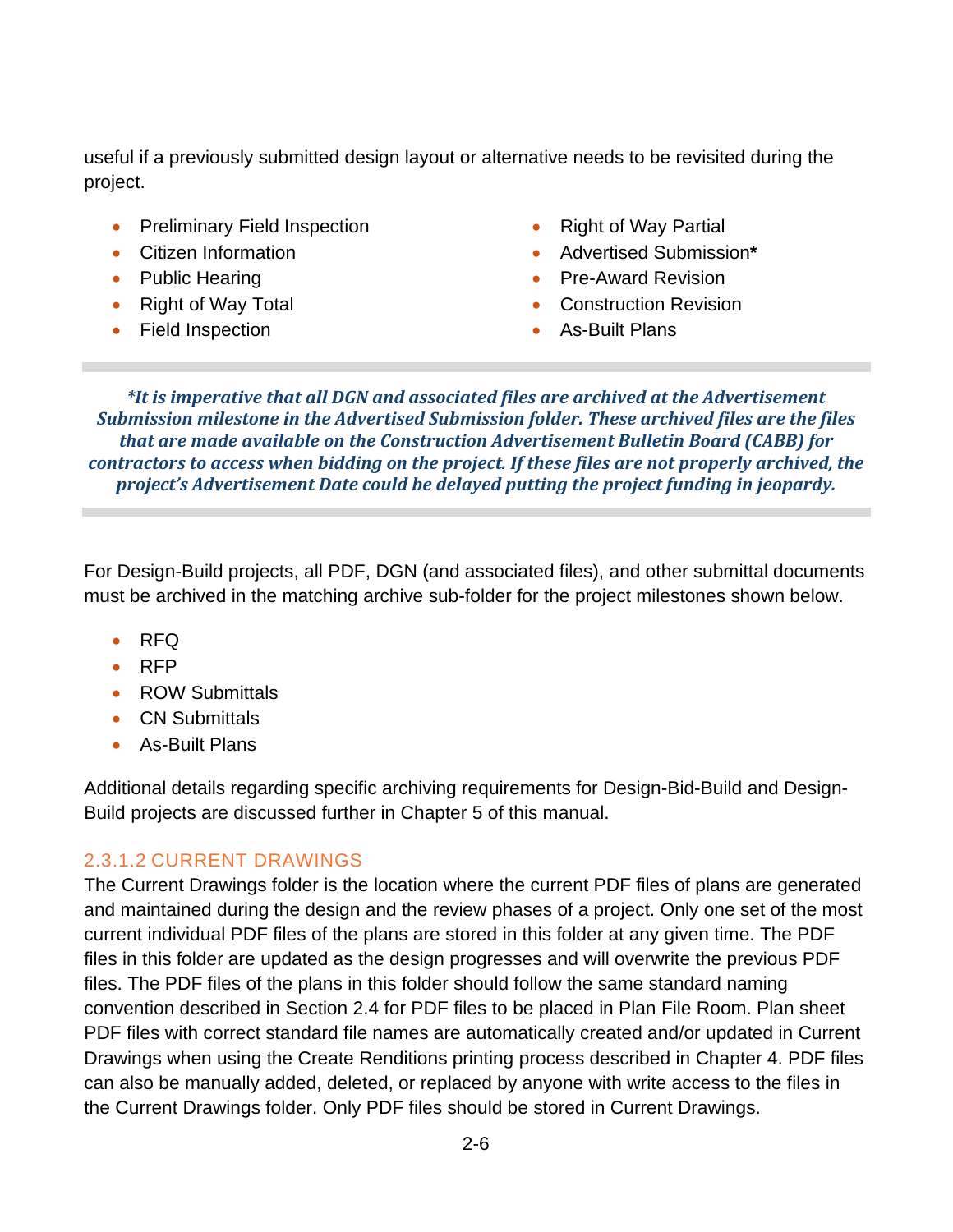#### 2.3.1.3 PROJECT DESIGN

The Project Design folder is where the DGN and GEOPAK/OpenRoads files required for the development of the plans in CADD are stored and maintained throughout the survey, design, and construction phases. This folder includes named sub-folders for each discipline typically involved in the development of design files. Additional sub-folders are provided under each discipline sub-folder as necessary to further separate design files based on plan components and source. Only files related to the production of the project in CADD are stored in Project Design. Reports, studies, calculations, and other documents are stored in the Project Documents folder described in Section [2.3.1.4.](#page-9-0) Below is a list of discipline sub-folders included in the Project Design folder.

- Bridge
- Environmental
- Hydraulics
- Landscape
- Materials
- Right of Way
- Roadway
- Survey
- **Traffic**
- **Utilities**

### <span id="page-9-0"></span>2.3.1.4 PROJECT DOCUMENTS

The Project Documents folder is the location where other non-CADD project files are stored. This folder includes a Project Management sub-folder as well as named sub-folders for each discipline typically involved in the development of project documents. Additional sub-folders are provided under the Project Management and discipline sub-folders as necessary to further separate project documents. By default, access to the Project Documents folder is initially restricted to VDOT employees only. Consultants requiring read-only access to the information contained in the subfolders under Project Documents should make the request for access through their VDOT Project Manager. Access to the Project Management folder is restricted to VDOT staff only. Below is a list of sub-folders included in the Project Documents folder.

- \_Project Management (VDOT employees only)
- Bridge
- Construction
- Environmental
- Hydraulics
- Infrastructure Investment
- Landscape
- Materials
- $MS-4$
- Right of Way
- Roadway
- Survey
- **Traffic**
- **Utilities**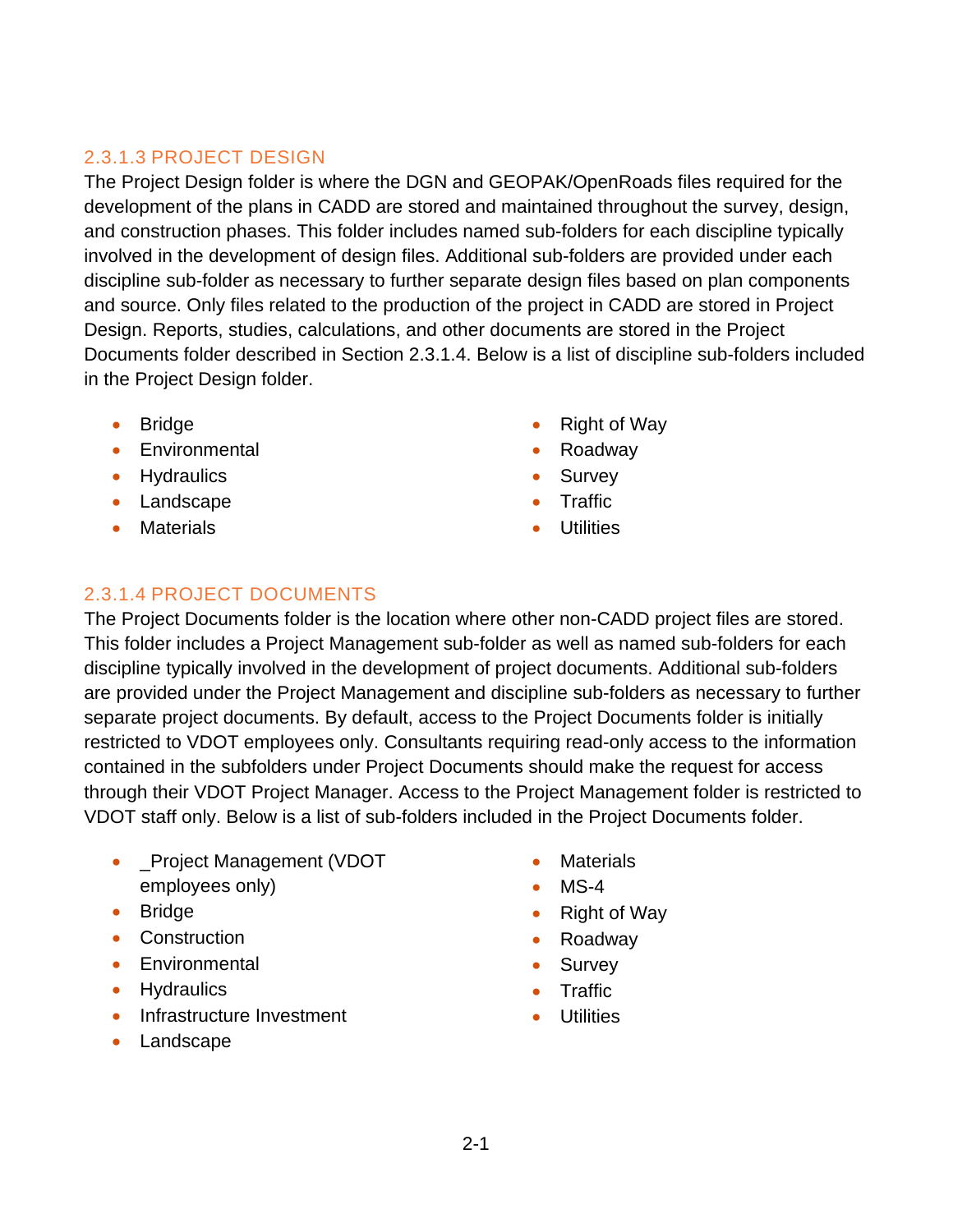## <span id="page-10-0"></span>2.3.2 OLD PROJECT FOLDER STRUCTURE (PREVIOUSLY CREATED PROJECTS)

Projects created in ProjectWise prior to October 2018 utilize the old project folder structure. Under the old project folder structure, the sub-folders for each discipline are not stored under a single Project Design folder. These discipline sub-folders are instead found directly under the Project folder along with \_Archives, \_Current Drawings, and \_Project Documents. The discipline sub-folders are named with a discipline prefix followed by the project's UPC number.

#### 2.3.2.1 \_ARCHIVE

The \_Archives sub-folder is the same as that of the Archive folder in the new folder structure described in Section [2.3.1.1.](#page-7-1) However, in this case, "Archive" is prepended with a "\_" and is displayed as "\_Archive".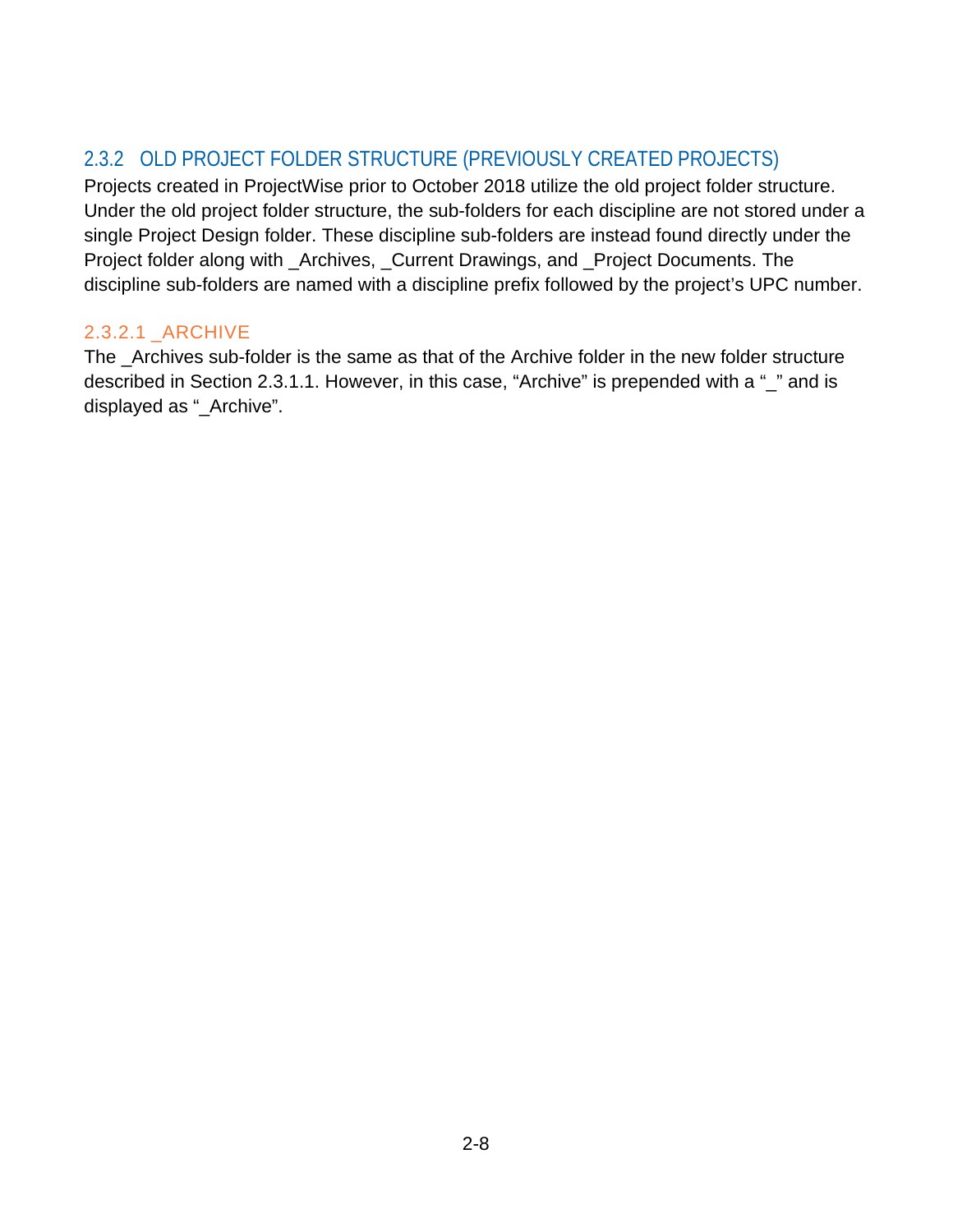#### <span id="page-11-0"></span>**Figure 2-3: Old Project Folder Structure**



#### 2.3.2.2 \_CURRENT DRAWINGS

The \_Current Drawings sub-folder is the same as that of Current Drawings in the new folder structure described in Section [2.3.1.2.](#page-8-0) However, in this case, "Current Drawings" is prepended with a "\_" and is displayed as "\_Current Drawings".

#### 2.3.2.3 \_PROJECT DOCUMENTS

The \_Project Documents sub-folder is the same as that of the Project Documents folder in the new folder structure. However, in this case, "Project Documents" is prepended with a "\_" and is displayed as "\_Project Documents".

#### 2.3.2.4 \_PROPOSAL

The \_Proposal folder contains the proposal documents prepared for Advertisement of the project.

#### 2.3.2.5 DISCIPLINE FOLDERS

The individual discipline folders are where the DGN and GEOPAK/ OpenRoads files required for the development of the plans in CADD are stored and maintained throughout the survey, design, and construction phases. Folders are provided for each discipline and are identified with prefixes as shown in [Table 2-1.](#page-12-1)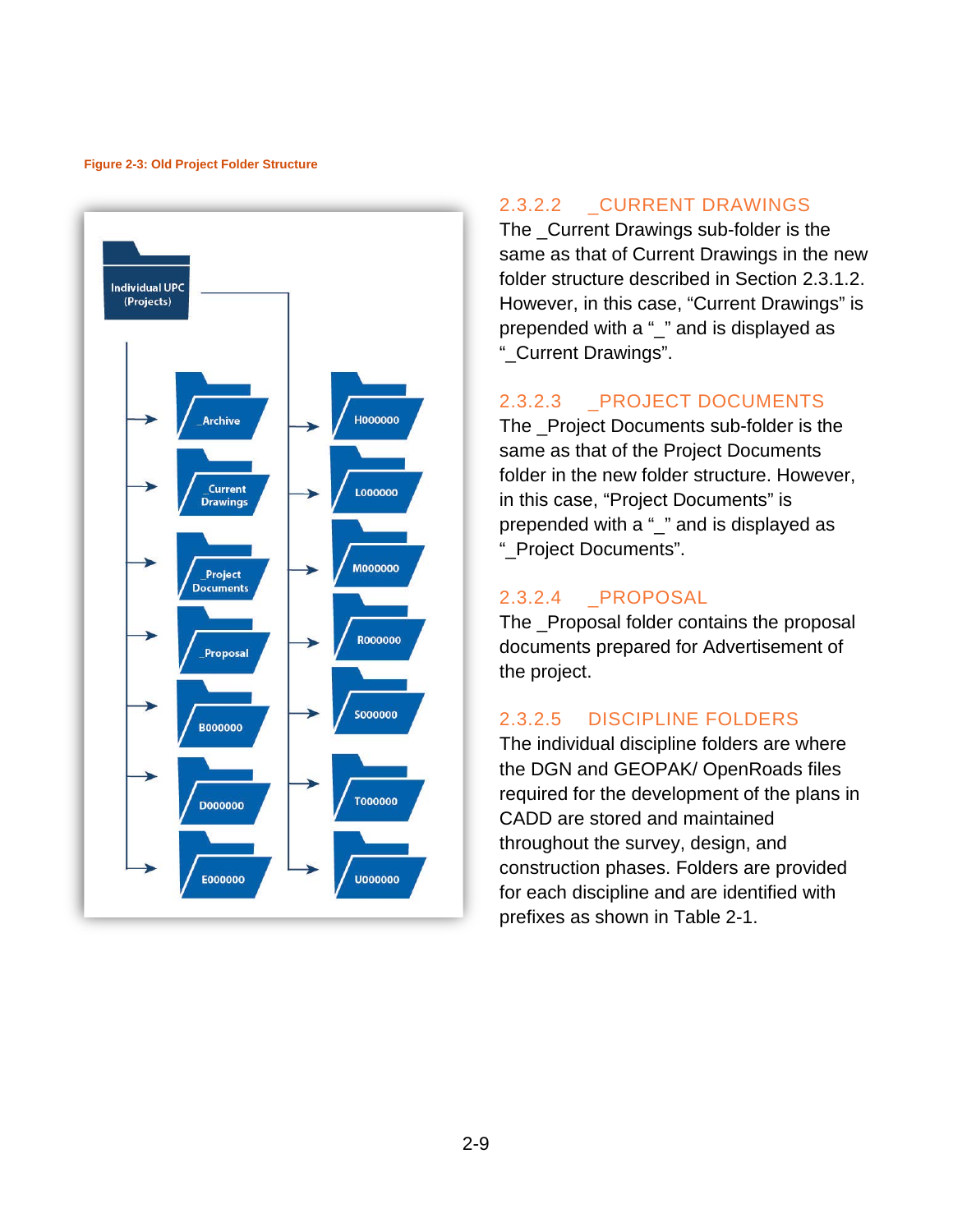<span id="page-12-1"></span>**Table 2-1: Discipline Folders**

| <b>Discipline Folder</b> | <b>Folder Contents</b>                                                             |
|--------------------------|------------------------------------------------------------------------------------|
| B000000                  | DGN files used to prepare the structure and bridge plans                           |
| D000000                  | DGN files used to prepare the roadway plans                                        |
| E000000                  | DGN files used to prepare the environmental plans                                  |
| H000000                  | DGN files used to prepare the hydraulics and erosion and<br>sediment control plans |
| L000000                  | DGN files used to prepare the landscape plans                                      |
| M000000                  | DGN files used to prepare the materials plans                                      |
| R000000                  | DGN files used to prepare the right of way plans                                   |
| S000000                  | DGN files used to prepare the survey                                               |
| T000000                  | DGN files used by to prepare the traffic plans                                     |
| U000000                  | DGN files used to prepare the utility plans                                        |

## <span id="page-12-0"></span>2.3.3 SCAN REFERENCES AND LINK SETS TOOL IN PROJECTWISE

All projects should be designed within VDOT's ProjectWise Datasource [\(See IIM-LD-118\)](http://www.virginiadot.org/business/resources/LocDes/IIM/IIM118.pdf). There are rare instances that projects may need to be imported into ProjectWise. Projects and project files which have been dragged and dropped, imported, or otherwise added into ProjectWise or worked on outside of ProjectWise will often need the paths to the reference files corrected so that they will attach correctly in MicroStation. ProjectWise includes a tool which provides users the ability to scan a ProjectWise folder searching for master DGN documents and reference files within a specified location(s). This process is handled by the CADD Support Section due to the access control needed to every reference file. This process should be limited to only once per project. Please send an email request to the CADD Support Section including the project's UPC number, project description or project name, a link to the specific project folder in ProjectWise, the name of the VDOT Project Manager, and an explanation and list of the files and folders that need to be addresses with this tool.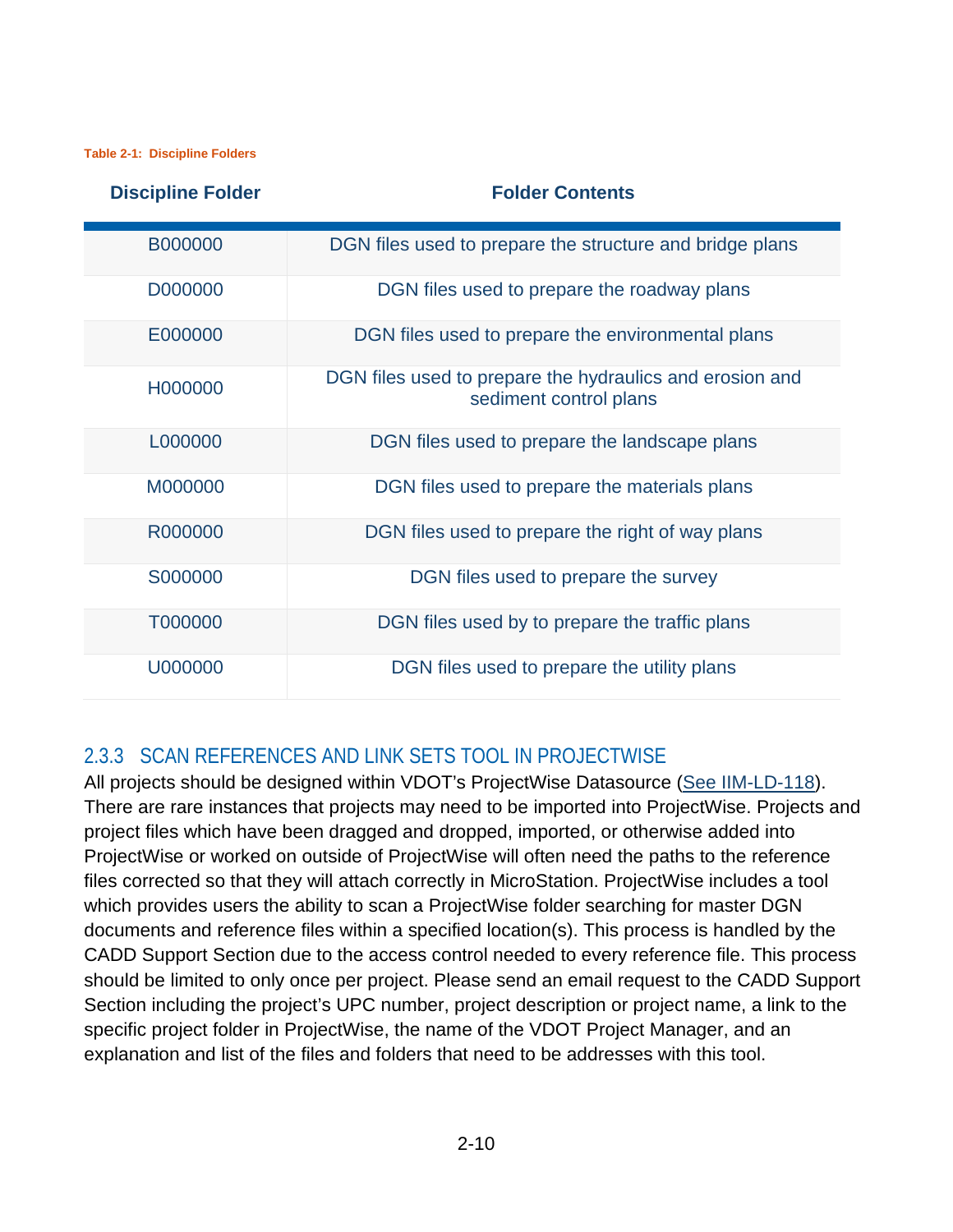# <span id="page-13-0"></span>**2.4 PLAN FILE ROOM**

As discussed above, the Plan File Room contains the archive of Right of Way and Construction Plans for VDOT projects, no matter which folder structure described above is used. The naming convention and folder structures for the Plan File Room are described in further detail below.

# <span id="page-13-1"></span>2.4.1 PLAN FILE ROOM FOLDER STRUCTURE

VDOT's Plan File Room is divided into three separate folders: Bridge Plans, Right of Way Plans, and Road Plans. Each of these folders contains of a series of sub-folders representing the nine VDOT Districts. Folders for each project are located under their respective District sub-folder.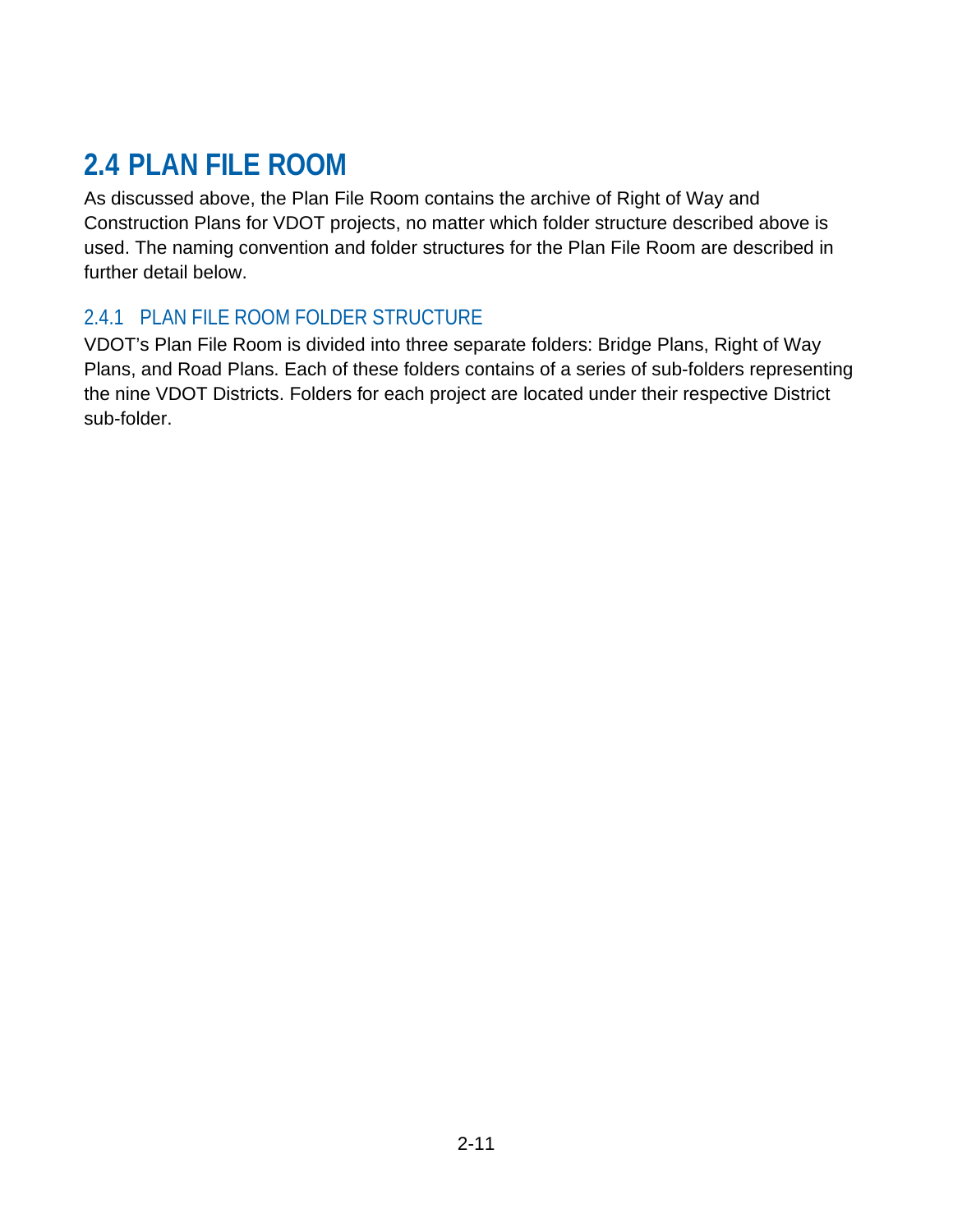<span id="page-14-0"></span>**Figure 2-4: Plan File Room Folder Structure**

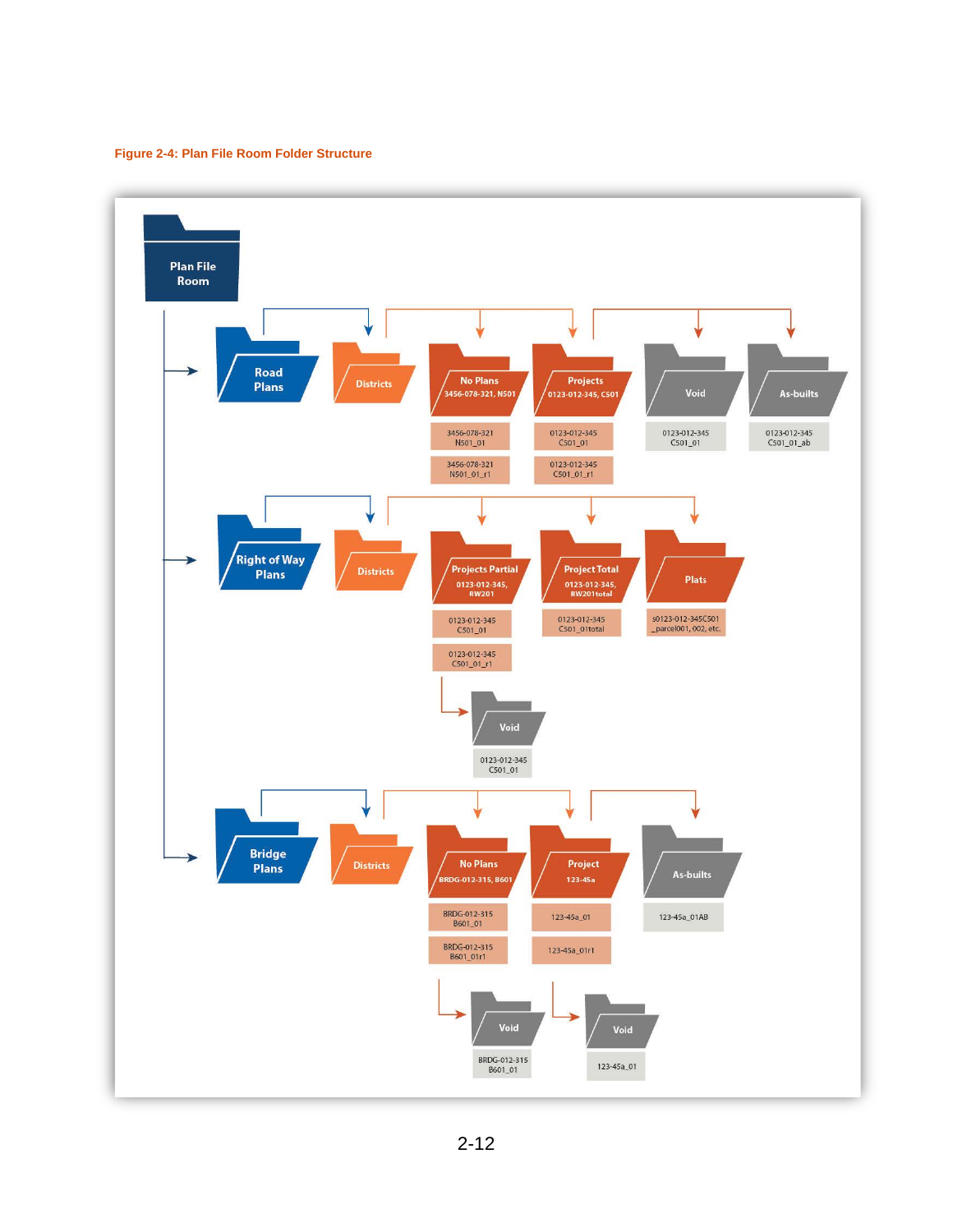#### 2.4.1.1 ROAD PLANS

Project folders for "No Plan" projects and standard projects will be present within the individual District sub-folder in the Road Plan File Room folder. The folder and file naming convention for each folder type are described below.

#### **No Plans (Folder)**

- Folder Name will be the project number: 3456-078-321, N501
- Files will be named project number underscore sheet number: 3456-078-321 N501\_01
- Formal Construction Revisions File names will be same as above. Existing files will be overwritten.

#### **Projects (Folder)**

- Folder Name will be the project number: 0123-012-345, C501
- Files will be named project number underscore sheet number: 0123-012-345 C501 01
- Formal Construction Revisions File names will be named project number underscore sheet number appended with \_r1, \_r2, \_3, etc. to each sheet: 0123-012-345 C501\_01\_r1
- The revision number will be depicted on the revision data sheet in the upper right corner of each revision with this symbol  $\overline{R1}$  containing (revision) r number inside.
- In the event of a Formal Construction Revision, the old files must be moved to a Void sub-folder under the project folder.

#### **As-builts (Sub-Folder)**

- Only required for Structure & Bridge and Design Build Projects
- Files will be named project number underscore sheet number appended with ab to each sheet: 0123-012-345 C501\_01\_ab

#### 2.4.1.2 RIGHT OF WAY PLANS

Project folders for Partial-Take projects and for Total-Take projects may exist within the individual district sub-folder in the Right of Way Plan File Room folder. The folder and file naming convention for each folder type are described below.

#### **Projects (Folder) Partial**

- Folder Name will be the project number: 0123-012-345, RW201
- Files will be named project number underscore sheet number: 0123-012-345 C501\_01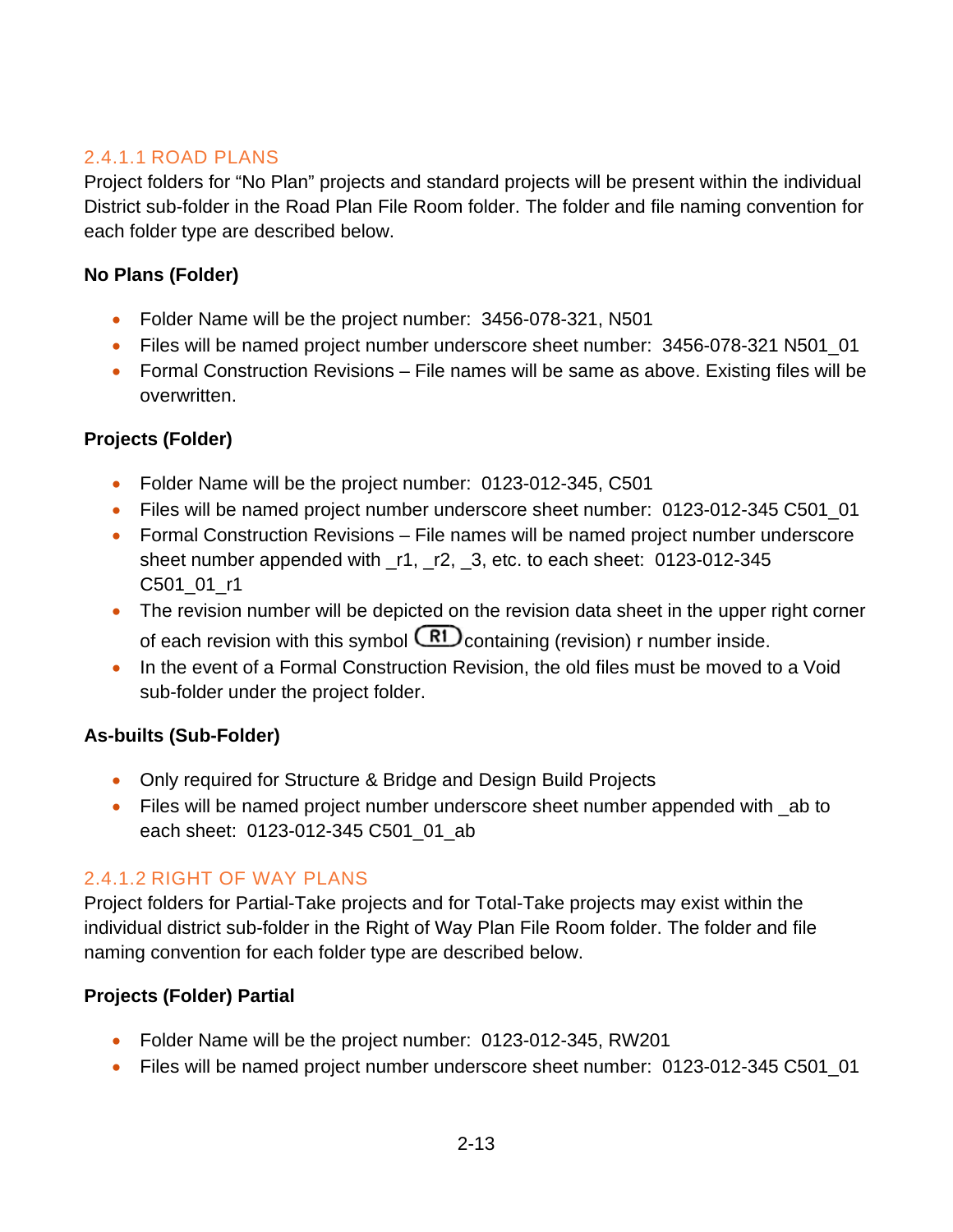- Formal Right of Way Revisions File names will be named project number underscore sheet number appended with \_r1, \_r2, \_r3, etc. to each sheet: 0123-012-345 C501\_01\_r1
- The revision number will be depicted on the revision data sheet in the upper right corner of each revision with this symbol  $\binom{R1}{C}$  containing (revision) r number inside.
- In the event of a Formal Right of Way Revision, the old files must be moved to a Void sub-folder under the project folder.

#### **Projects (Folder) Total**

- Folder Name will be the project number: 0123-012-345, RW201total
- Files will be named project number underscore sheet number: 0123-012-345 C501\_01total

#### **Plats**

- Plat files will be placed in the projects Right of Way Plans folder
- Files will be named s project number underscore parcel number: s0123-012-345 C501 parcel001, 002 and so on
- Plats are only used in certain situations. In these situations, they should be named as shown below. For more information, see the [VDOT Survey Manual.](http://www.virginiadot.org/business/locdes/survey_manual.asp)

#### 2.4.1.3 BRIDGE PLANS

Project folders for "No Plan" projects and standard projects may exist within the individual district sub-folder in the Bridge Plan File Room folder. The folder and file naming convention for each folder type are described below.

#### **No Plans (Folder)**

- Folder Name will be the project number: BRDG-012-315, B601
- Files will be named project number underscore sheet number: BRDG-012-315 B601\_01
- Formal Construction Revisions File names will be named project number underscore sheet number appended with r1, r2, r3, etc. to each sheet: BRDG-012-315 B601\_01r1

#### **Projects (Folder)**

- Folder Name will be the plan number: 123-45a
- Files will be named plan number underscore sheet number: 123-45a\_01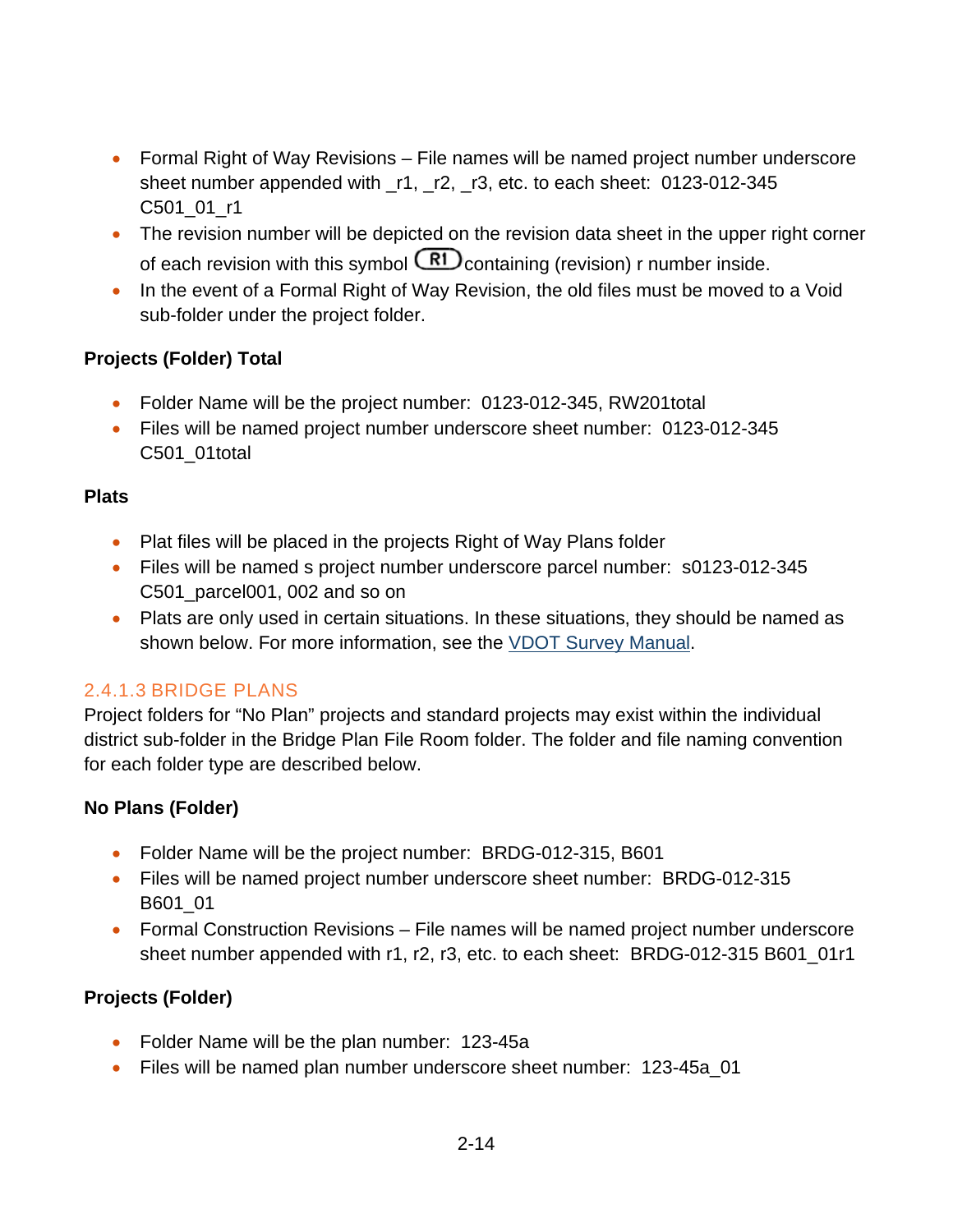- Formal Construction Revisions File names will be named project number underscore sheet number appended with r1, r2, r3, etc. to each sheet: 123-45a\_01r1
- In the event of a Formal Construction Revision, the old files must be moved to a Void sub-folder under the project folder.

#### **As-builts (Sub-Folder)**

- Sub-Folder Name will be As-builts. The sub-folder will be located under the project folder.
- Files will be named plan number underscore sheet number appended with AB to each sheet: 123-45a\_01AB

### <span id="page-17-0"></span>2.4.2 VDOT PROJECT NUMBER AND BRIDGE PLAN NUMBER NAMING CONVENTIONS

Project folders within the Plan File Room folder structure are uniquely named using either the project's VDOT project number or the project's VDOT bridge plan number, depending on the type of project and which Plan File Room the project documents are stored in. Plan sheet PDF files with correct standard file names are automatically created and/or updated in Plan File Room when using the Create Renditions printing process described in Chapter 4.

#### 2.4.2.1 PROJECT NUMBER (ROAD AND RIGHT OF WAY PLANS)

The VDOT project number consists of a series of numbers and letters that describe the project.

<span id="page-17-1"></span>

An annotated example is illustrated below.

Example Project Number: 0123-012-345, c501

- First four digits (0123) Route Number
- Next three digits (012) County Code
- Following three digits (345) Project Section
- Alpha character with three digits Job Number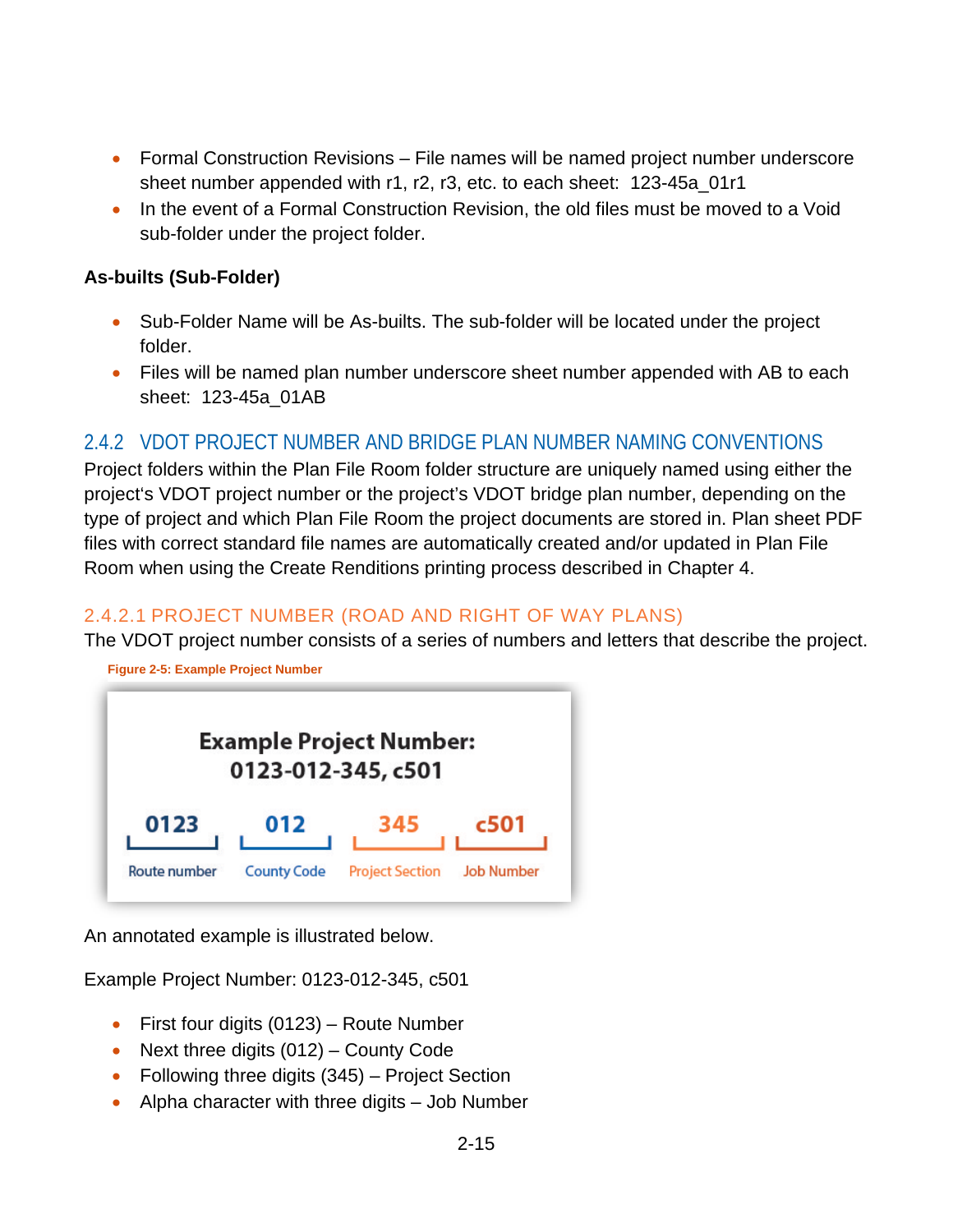All project folders and file names will have a space after the comma and before the Job Number beginning with c, rw, m, or n. Folders and files within the Road Plan and Right of Way Plan File Rooms use the project number described above in their naming conventions.

#### **Route Numbers**

Route numbers are assigned to each road in the Commonwealth. An example is 0640 which refers to route number 640. Route numbers for secondary roads are 600 and above. Route number 600 and above are not unique within the state, and instead only unique within a specific county. For example, Route 612 in one county will not necessarily be the same road in another county, although that county may have a different Route 612. Route numbers below 600 are Primary routes.

#### **County Codes**

Codes have been assigned to each county and city and are used to identify the location of the project. For example, Chesterfield County is 020. City and County codes are provided in Chapter 1C of the VDOT Road Design Manual.

• Link to [VDOT's Road Design Manual](http://www.virginiadot.org/business/resources/LocDes/RDM/chap1c.pdf) Chapter 1C

#### **Project Section**

Project section numbers are assigned as a part of the project number by VDOT in order to identify a specific project on a route within a city or county. This is necessary as multiple projects will occur on the same route within a city of county over time.

#### **Job Number**

The Job Numbers are also included in the project number and are listed below.

- 100 Preliminary Engineering (Coded PE) Example: PE101
- 200 Right of Way (Coded RW) Example: RW201
- 300 Grading & Drainage (Coded G) Example: G301
- 400 Paving (Coded P) Example: P401
- 500 Construction (Coded C) Example: C501
	- Minimum Plan (Coded M) Example: M501
	- No Plan (Coded N) Example: N501
- 600 Bridges (Coded B) or Major Drainage Structures (Coded D) Example: B601
- 700 Flashing Light Signals (Coded FS) Example: FS701
- 800 Landscaping (Coded L) Example: L801